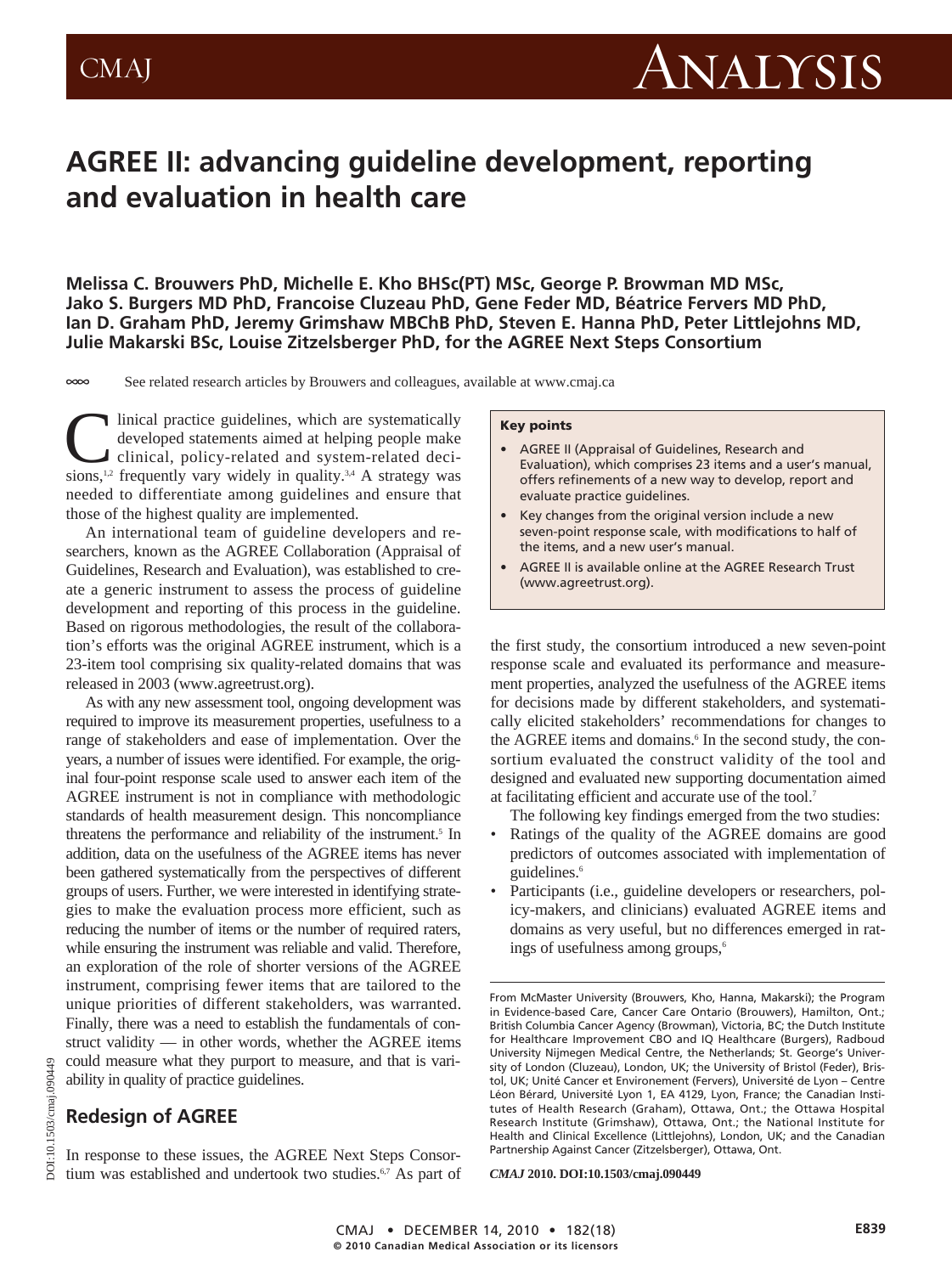- No evidence exists to direct the development of shorter abridged versions of the instrument.<sup>6</sup>
- The psychometric properties of the seven-point response scale are promising.<sup>6</sup>
- The instrument successfully differentiates between highand low-quality guideline content.7
- The new user's manual is well received by users.<sup>7</sup>
- Users provided considerable feedback on how to improve the instrument and the user's manual.<sup>6,7</sup>

Based on these results and three rounds of interpretation and consensus by the consortium, several refinements were made to the items and supporting documents, culminating in the release of AGREE II, which consists of 23 items, two overall assessment items and a user's manual (see Appendix 1, available at www.cmaj.ca/cgi/content/full/cmaj .090449/DC1).

#### **Changes to AGREE II items**

The 23 items in AGREE II are grouped into the same six domains as in the original AGREE instrument. These domains are scope and purpose, stakeholder involvement, rigour of development, clarity of presentation, applicability, and editorial independence. The key changes from the original document involved refinements to the purpose, response scale and items of the instrument.

The purpose of the AGREE II is more explicitly stated. The new version of the instrument is designed to assess the quality of practice guidelines across the spectrum of health, provide direction on guideline development, and guide what specific information ought to be reported in guidelines. The four-point response scale was replaced by a seven-point response scale, in compliance with key methodologic principles of test construction.<sup>5</sup> A score of 1 indicates an absence of information or that the concept is very poorly reported. A score of 7 indicates that the quality of reporting is exceptional and all of the criteria and considerations articulated in the user's manual were met. A score between 2 and 6 indicates that the reporting of the AGREE II item does not fully meet criteria or considerations. As more criteria are met and more considerations addressed, item scores increase (see user's manual below). Finally, modifications, deletions and additions were made to approximately half of the original 23 items (Table 1).

### **Changes to the AGREE II User's Manual**

The user's manual (Appendix 1) was rewritten and extended with the following information linked to each item:

- Explicit descriptors for the different levels on the new seven-point scale
- A description that defines each concept underlying the item and inclusion of specific examples
- Direction on common places to look for desired information within the guideline document or accompanying documentation
- A list of common terms or labels to represent the concept
- Guidance on how to rate the item, including criteria and considerations. Criteria refer to explicit elements that reflect

the operational definition of each item. Considerations aim to provide information on the nuances of the assessment.

The consortium recommends that the AGREE II replace the original AGREE instrument<sup>8</sup> as the preferred instrument for guideline development, reporting and evaluation. We used high-quality methods to direct the improvements made, with strong empirical evidence supporting the changes.<sup>6,7</sup>

### **Knowledge gaps**

As with the first version of the AGREE, the items and domains in AGREE II focus on methodologic issues relevant to guideline development and reporting. However, they do not evaluate the clinical appropriateness or validity of the recommendations themselves. While rigorous development and explicit reporting are necessary, they do not guarantee optimal and acceptable recommendations or better health outcomes for patients and populations.9,10 The new item assessing the description of strengths and limitations of the body of evidence (i.e., item 9) can be considered as a precursor for clinical validity or appropriateness of the recommendations. The consortium is targeting this area as its next priority for further study in the AGREE A3 initiative. This research initiative, funded by the Canadian Institutes of Health Research, is focused on the application, appropriateness and implementability of recommendations in clinical practice guidelines.

Similarly, some of the concepts in AGREE II could be improved. For example, the consortium considerably debated the representation of patient–public engagement in guideline development, as well as the items related to applicability and implementability in the instrument. These areas are also being targeted for future research.

### **Using AGREE II**

Depending on the structure and length of the guideline document, quality-related assessment of a guideline using AGREE II will take 1.5 hours, on average, per appraiser. Although basic knowledge of the principles of evidencebased decision-making and health care methodology can facilitate its use, the new user's manual should allow novices to use the instrument with confidence. Furthermore, although content-specific expertise on the topic of a guideline is not necessary, it may improve the ease of interpretation of the findings. At this time, we recommend that at least two appraisers, and preferably four, rate each guideline to ensure sufficient reliability as the consortium continues its formal reliability testing.

The AGREE II has been used to evaluate several hundred guidelines related to the control of cancer (www.cancerview.ca; select "Services" in the menu bar and click on the "SAGE" link). It will be available on the AGREE Research Trust website (www.agreetrust.org).

AGREE II has myriad uses. Guideline developers can incorporate the concepts of the AGREE II framework into their development protocols, procedural documents and reporting templates. The instrument can also be used to evaluate the quality of guidelines that are candidates for use in clin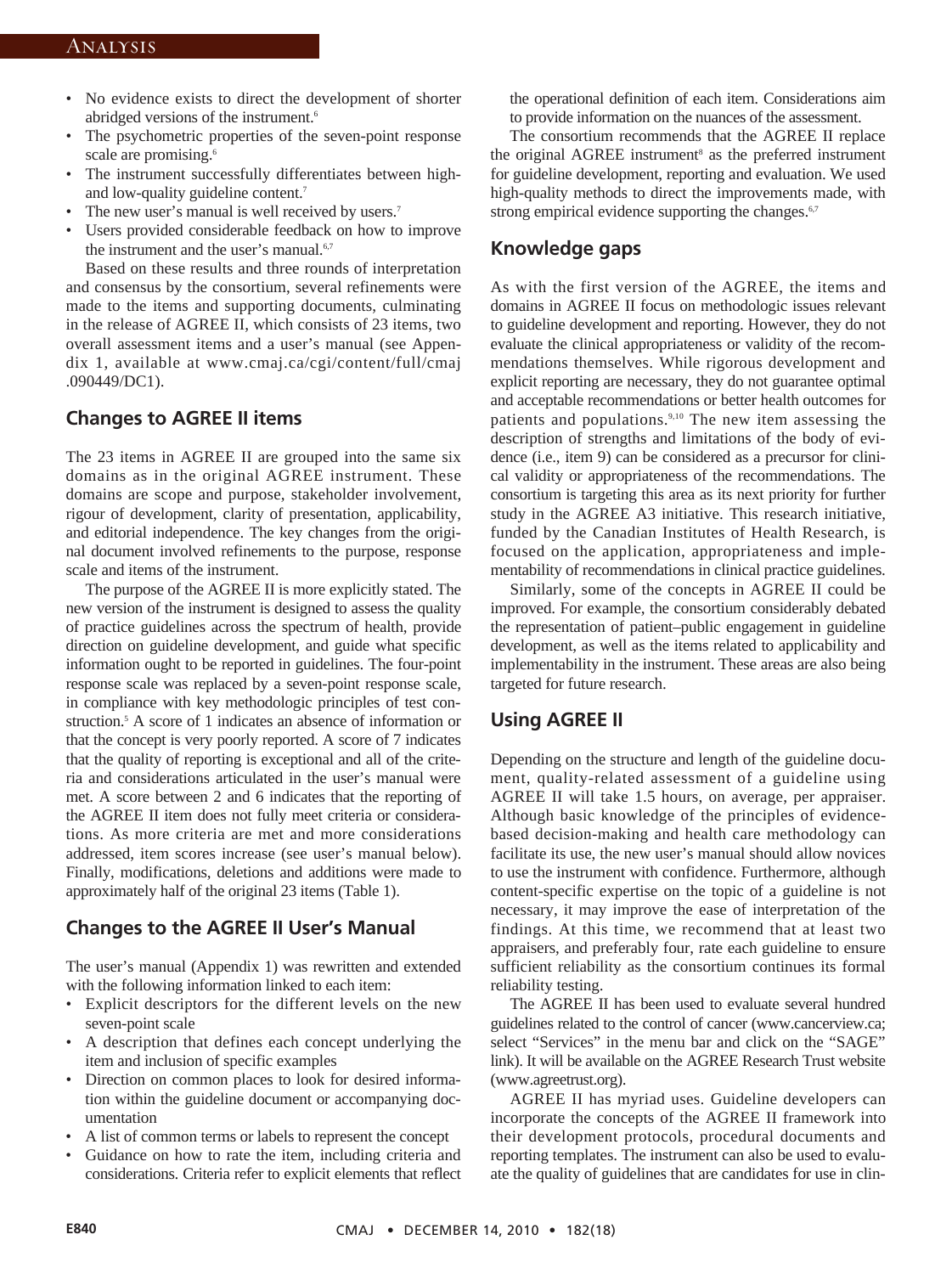**Table 1:** Comparison of original AGREE and AGREE II

| Original AGREE Item                                                                                     | <b>AGREE II Item</b>                                                                                                                                                        |
|---------------------------------------------------------------------------------------------------------|-----------------------------------------------------------------------------------------------------------------------------------------------------------------------------|
| <b>Domain 1: Scope and purpose</b>                                                                      |                                                                                                                                                                             |
| The overall objective(s) of the guideline is (are)<br>specifically described.                           | No change                                                                                                                                                                   |
| The clinical question(s) covered by the guideline is<br>(are) specifically described.                   | The health question(s) covered by the guideline is (are)<br>specifically described.                                                                                         |
| The patients to whom the guideline is meant to apply<br>are specifically described.                     | The population (patients, public, etc.) to whom the<br>guideline is meant to apply is specifically described.                                                               |
| Domain 2: Stakeholder involvement                                                                       |                                                                                                                                                                             |
| The guideline development group includes individuals<br>from all the relevant professional groups.      | No change                                                                                                                                                                   |
| The patients' views and preferences have been sought.                                                   | The views and preferences of the target population<br>(patients, public, etc.) have been sought.                                                                            |
| The target users of the guideline are clearly defined.                                                  | No change                                                                                                                                                                   |
| The guideline has been piloted among end users.                                                         | Deleted and incorporated into description of item 19 in<br>user quide                                                                                                       |
| <b>Domain 3: Rigour of development</b>                                                                  |                                                                                                                                                                             |
| Systematic methods were used to search for evidence.                                                    | No change in item; renumbered to 7                                                                                                                                          |
| The criteria for selecting the evidence are clearly<br>described.                                       | No change in item; renumbered to 8                                                                                                                                          |
|                                                                                                         | New item (9) added: The strengths and limitations of<br>the body of evidence are clearly described.                                                                         |
| The methods for formulating the recommendations<br>are clearly described.                               | No change                                                                                                                                                                   |
| The health benefits, side effects and risks have been<br>considered in formulating the recommendations. | No change                                                                                                                                                                   |
| There is an explicit link between the recommendations<br>and the supporting evidence.                   | No change                                                                                                                                                                   |
| The guideline has been externally reviewed by experts<br>prior to its publication.                      | No change                                                                                                                                                                   |
| A procedure for updating the guideline is provided.                                                     | No change                                                                                                                                                                   |
| <b>Domain 4: Clarity of presentation</b>                                                                |                                                                                                                                                                             |
| The recommendations are specific and unambiguous.                                                       | No change                                                                                                                                                                   |
| The different options for management of the<br>condition are clearly presented.                         | The different options for management of the condition<br>or health issue are clearly presented.                                                                             |
| Key recommendations are easily identifiable.                                                            | No change                                                                                                                                                                   |
| <b>Domain 5: Applicability</b>                                                                          |                                                                                                                                                                             |
| The quideline is supported with tools for<br>application.                                               | • The guideline provides advice or tools on how the<br>recommendations can be put into practice.<br>• Change in domain (from Clarity of presentation)<br>• Renumbered to 19 |
| The potential organizational barriers in applying the<br>recommendations have been discussed.           | • The guideline describes facilitators of and barriers to its<br>application.<br>• Change in order (renumbered to 18)                                                       |
| The potential cost implications of applying the<br>recommendations have been considered.                | The potential resource implications of applying the<br>recommendations have been considered.                                                                                |
| The guideline presents key review criteria for<br>monitoring or audit purposes.                         | The guideline presents monitoring or auditing criteria.                                                                                                                     |
| <b>Domain 6: Editorial independence</b>                                                                 |                                                                                                                                                                             |
| The guideline is editorially independent from the<br>funding body.                                      | The views of the funding body have not influenced the<br>content of the guideline.                                                                                          |
| Conflicts of interest of members of the guideline<br>development group have been recorded.              | Competing interests of members of the guideline<br>development group have been recorded and<br>addressed.                                                                   |